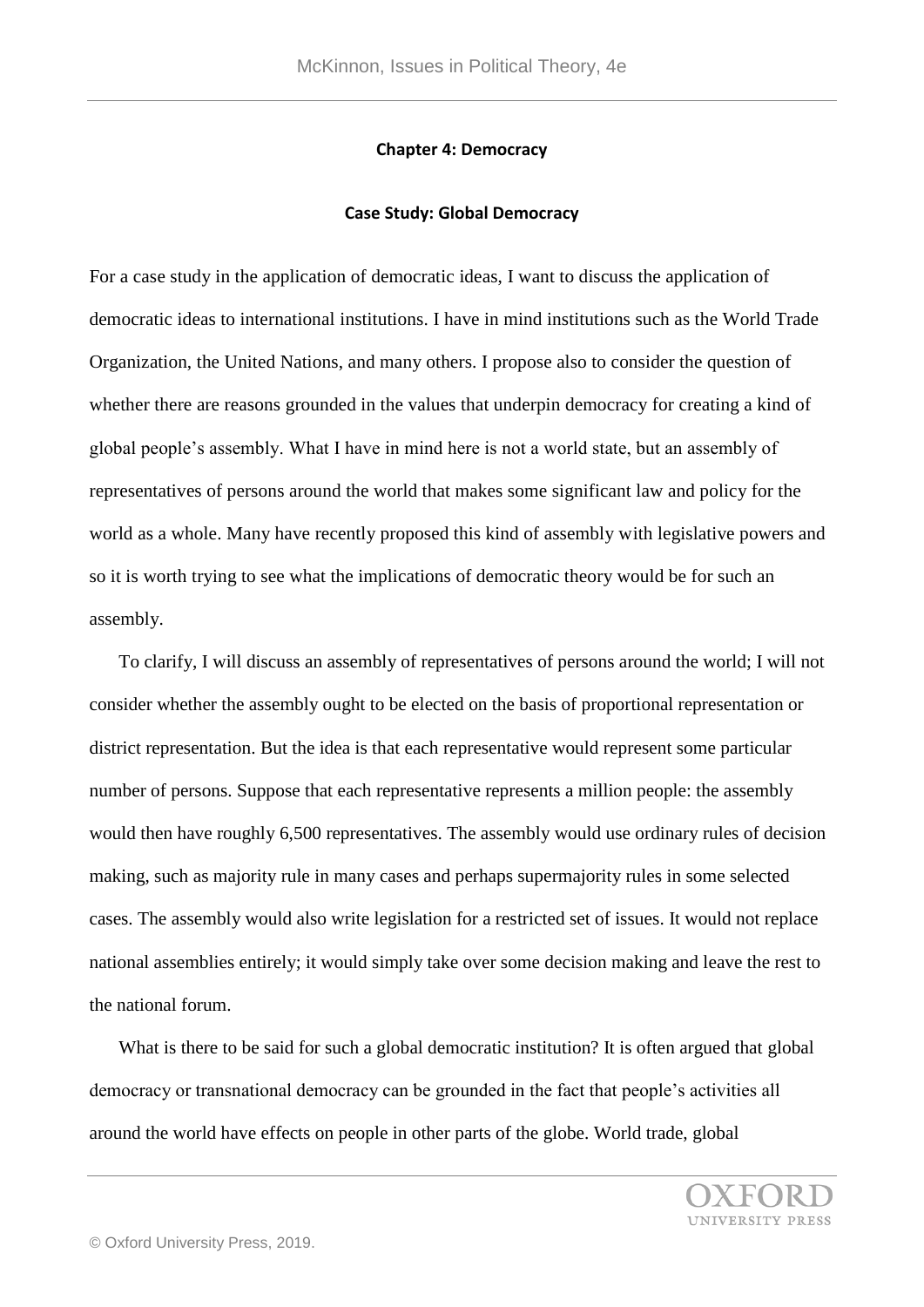communications systems, environmental pollution and depletion, and other things are increasingly such that people have significant effects on the lives of people around the world. Because of this fact, each of these people should have a say in determining the processes that produce these effects. This argument has been put in different ways. Some have noted that actions of persons in one part of the world affect peoples in other parts of the world and that they all ought to have an equal say, and this idea might be called the 'all affected' principle. Others note that actions of persons in one part of the world engage and direct the actions of persons elsewhere. Another criterion is that actions of persons in one part of the world affect at least some of the fundamental interests of those in other parts of the world (Pogge, 2002).

 But these arguments do not take into account a basic requirement for the desirability of democratic decision making, which becomes evident when we move from considering the nation state to a global political system. For democracy genuinely to treat people as equals, it is necessary that the combination of issues on which democratic decision making occurs is one in which individuals have a roughly equal stake. It is not enough that people are affected, or that some of their fundamental interests are affected; it must be that their fates are somehow mostly equally bound up with the issues with which they are dealing. If two people have an equal say in a matter that affects one person's interests much more than the other's interests and there are no other issues wherein the other's interests are more implicated, then it appears that there is some unfairness in each having an equal say. The same holds for combinations of issues: if two people have fundamental interests in collective decisions over some combination of issues, but the interests of one are much more bound up with that set of issues than are the other's, it does not seem fair to give each an equal voice. Indeed, it would seem that this would amount to a failure to treat the people in question as equals.

 This is why democracy is particularly desirable at the modern state level in the modern world. At least in the normal case, individuals inhabit a world in common with others in a political

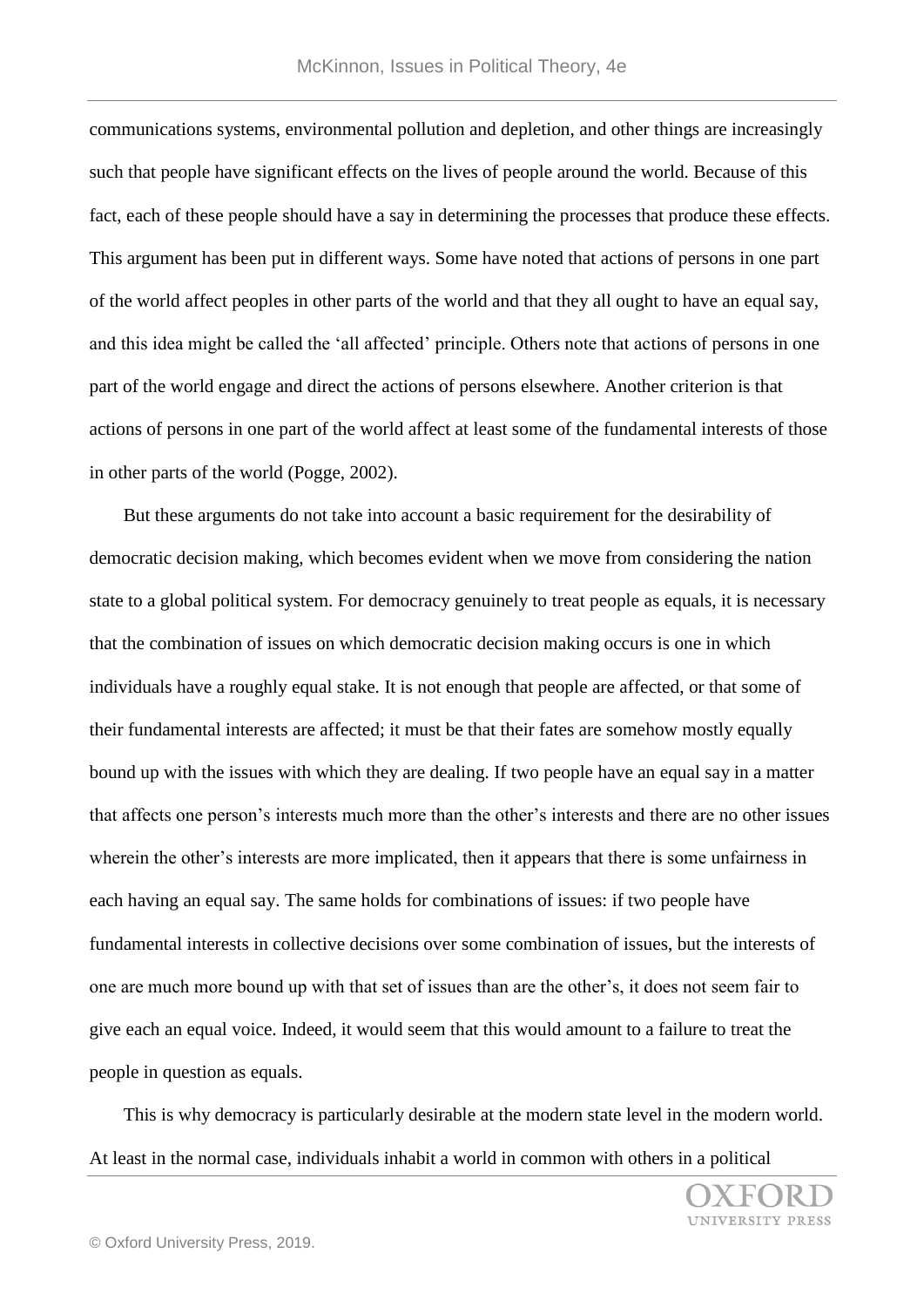community in which nearly all of the fundamental interests are implicated and so there is a rough equality of stake for all of the individuals. As a consequence, giving each person an equal voice is a fair way of distributing power among them.

 But this cannot be said of individuals in different states. Although their lives are mutually affected in a variety of ways, they are not mutually affected to the same deep extent as are the lives of members of a single modern state. Overall, my own interests, for example, are far more bound up with the interests of other persons in the USA than they are with those of persons in China, or even in Canada, even though there are clear ways in which we of different political societies influence each others' lives. More importantly, the extent to which people's lives are bound up with the international system varies greatly. In some societies, for example, only about 10–15 per cent of the economies are bound up with world trade, while in others, nearly 60–70 per cent is so bound up. Furthermore, international trade normally is primarily a regional matter, so states tend to trade most with their neighbours and only then with others. The same facts hold in relation to environmental degradation. We do not inhabit common worlds with all other people in the world and, as a consequence, there is an inequality in the effects that we have on each other.

 So it is not clear that we have equal stakes in the decisions or the combinations of decisions that are made by transnational and global institutions. Thus the necessary condition for the intrinsic fairness of democratic decision making seems not to hold in the case of transnational or global institutions.

## <A>Persistent minorities

Another connected worry about international democracy is the problem of persistent minorities. If the issues on which a democratic international institution decides are such that discrete and insular coalitions tend to form, with some forming a majority and some forming minority blocs, then there is a significant chance that some groups will simply be left out of the decision making. This leaves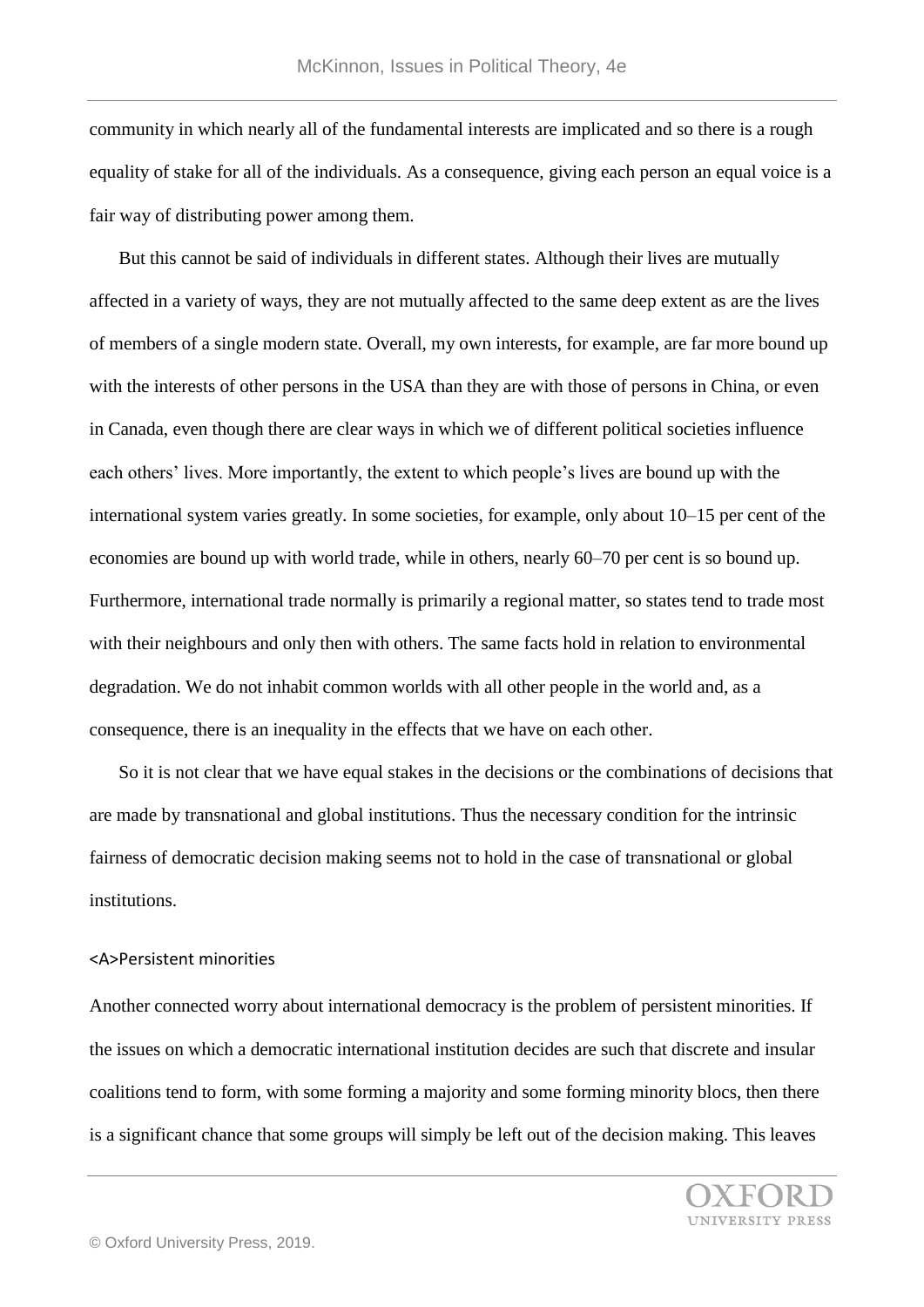open the possibility that strangers will heavily determine their lives. It seems to me that the probability of persistent minorities in the international system is high. The globe is divided into distinct regions with distinct ethnic and cultural groups; these groups face very different problems and have very different interests. In some cases, there is still relatively little intercourse between these regional groupings of people. It seems, then, that there is a very real danger that one or more of these groups might be consistently left out of the winning coalitions in a global assembly. To the extent that this is a serious danger at the global level, it seems that there is a serious danger that a global democratic institution will be illegitimate in an important way.

 This conclusion must be qualified in a couple of different ways. First, we do not know that the problem of persistent minorities would occur. What might happen instead is that groups of persons around the world might see common interests, so that groups that are persistent minorities in individual societies might form coalitions and form majorities in some circumstances. Sometimes, enlarging the size of a democratic entity actually diminishes the chances for persistent minorities (Madison et al., 1788; 1987: n. 10). Second, the problem of persistent minorities has been handled by democratic societies, with mixed success, by means of institutions that qualify majority rule, such as **consociational institutions**—that is, institutions that require consensus among the various groups in society to make legislative and policy decisions—or even **federalist institutions**—that is, stratified institutions that allocate some powers to legislative assemblies deciding for the whole and some powers to more local assemblies. It is not obvious that these solutions will arise in the case of global democracy, partly because of the weakness of civil society in global democracy. The idea is that, because of this weakness, states will take the primary role in mediating between persons and global assembly.

<A> Institutional incapacity of civil society

The last fundamental problem with democracy on the international scale is a problem of

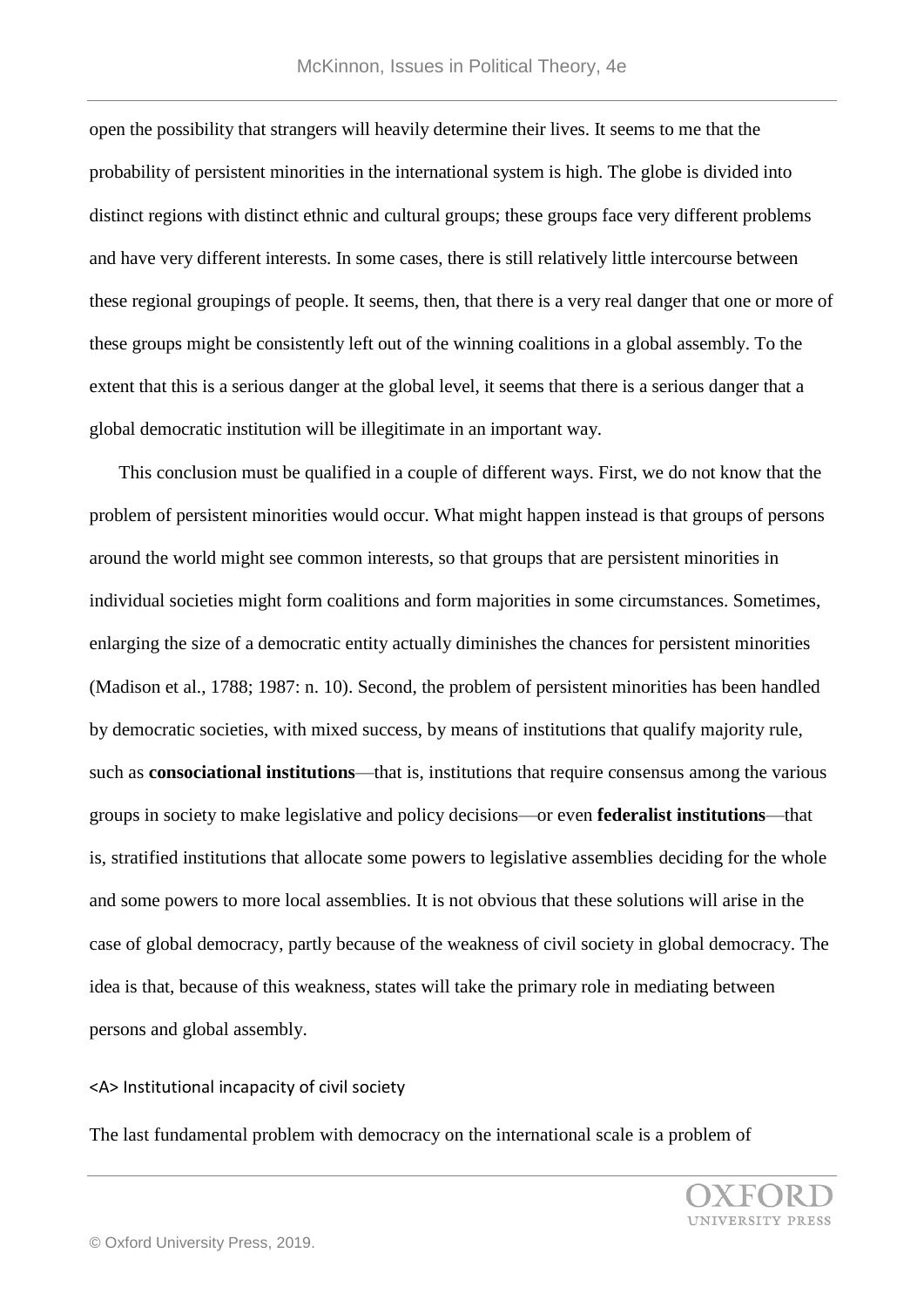fundamental institutional incapacity. By this, I mean that we do not have the institutions that can mediate well and for a wide variety of peoples around the globe that we do have for the modern democratic state. The first two considerations I described are essentially connected to the intrinsic worth of democracy, while this last one applies both to intrinsic and instrumental values of democracies.

 In the modern democratic state, there are a great number of very powerful and representative intermediate institutions that mediate between state and citizen. Political parties, interest groups, and diverse media outlets all provide a fairly wide representation of views and provide means by which citizens can come to grasp what is at stake in collective decision making. The institutions that we know are deeply imperfect and do not represent as widely as they should, but nevertheless they do provide citizens with some sense of what is going on from a wide variety of standpoints.

 The trouble in international politics is that the institutions of civil society, while certainly growing quite rapidly, are not anywhere near the capacity that is necessary to their acting as intermediaries between a very wide set of groups in international society and international institutions. The consequence of this situation in the international realm, were it to be democratized, would be a state of affairs in which elites would rule mostly without any serious check on their power. There would be only some groups—mostly representing selected Western interests and concerns—who would have some capacity to embarrass and shame states and international institutions (Dahl, 1999).

 We can see evidence of this in the fact that, in the European Union—the most developed instance of international decision-making institutions—civil society is still quite weak. There are, for example, no mass political parties for Europe as a whole. There are no Europe-wide unions, although there have been some efforts in this direction. Associations represent the interests of certain select business groups, but the other interests are not so represented. Furthermore, that which citizens need to know about the European Union in order to participate effectively is even